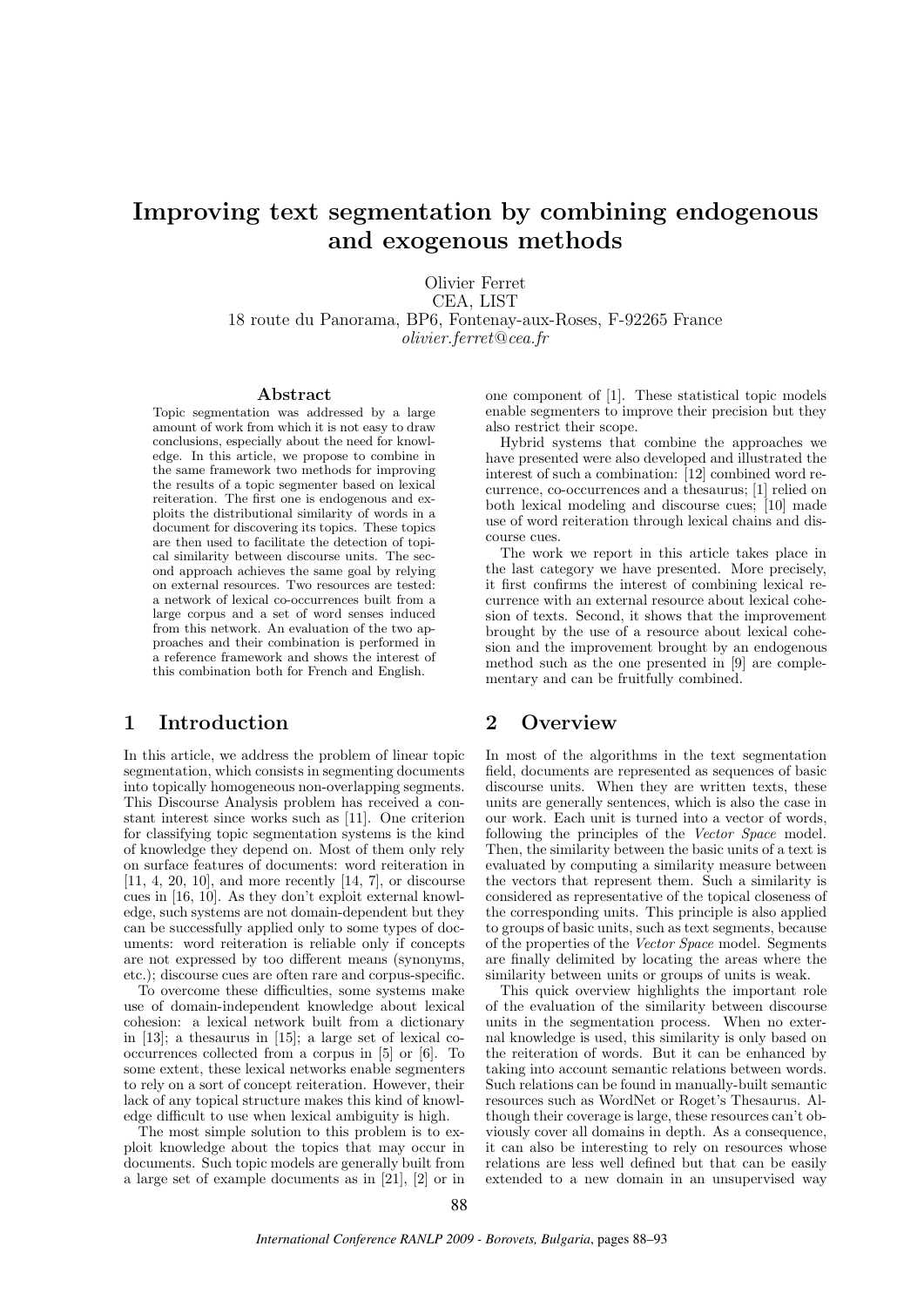from a representative corpus. The cohesion relations that are captured through the lexical co-occurrences extracted from a set of texts fulfill these constraints and were already exploited with success together with word reiteration in [12].

In [9], another way to improve the evaluation of the similarity between two sentences of a text is proposed: the idea is to define each topic of the text as a subset of its vocabulary and to use the implicit relation between each couple of words that are part of the same topic for detecting the topical similarity of sentences. A large repository of topics doesn't exist and similarly to semantic resources, it couldn't cover all domains. As a consequence, [9] performs the discovering of the topics of a text in an unsupervised way and its method can be qualified as endogenous as it doesn't rely on any external resource. This method is used in conjunction with a method based on word reiteration that is implemented in the same framework.

The first objective of the work we report here is to generalize this framework for evaluating the use of different types of lexical relations to improve the detection of similarity between text units in the context of topic segmentation. Its second objective is to test an exogenous approach in this framework in conjunction with word reiteration. More precisely, two sources of knowledge have been used to support the exogenous approach: a network of lexical co-occurrences and a set of word senses induced from this network. The first one aims at confirming the results of [12] while the second one aims at testing the interest of selecting the most significant co-occurrences from a semantic viewpoint. The last main objective of this work is to determine if the association in the same framework of two different kinds of methods for improving the detection of similarity between text units, endogenous and exogenous methods, can lead to better results.

## 3 The F06 framework for text segmentation

#### 3.1 Overall principles

The F06 framework is globally based on the same principles as  $TextTiling$  [11]. Its first stage, the linguistic pre-processing of texts, splits each text into sentences and represents each of them as the sequence of its normalized plain words, that is, nouns (proper and common nouns), verbs and adjectives. It is performed by the TreeTagger tool both for French and English, our two target languages. Finally, each sentence is turned into a vector of normalized plain words.

The evaluation of the lexical cohesion of a text, the second stage, relies as for TextTiling on a fixed-size focus window that is moved over the text to segment and stops at each sentence break. A cohesion value is computed at each position of this window and is associated to the sentence break at the transition between the two sides of the window. The final result is a cohesion graph of the text.

The last stage of F06 is mainly taken from the  $LCseq$ system [10]. It starts by evaluating the likelihood of each minimum  $m$  of the cohesion graph to be a topic shift. First, the pair of maxima  $l$  and  $r$  around  $m$  is

found. Then, its score as a topic shift is computed as:

$$
score(m) = \frac{LC(l) + LC(r) - 2 \cdot LC(m)}{2} \tag{1}
$$

This score favors as possible topic shifts minima that correspond to sharp falls of lexical cohesion.

The next step is done by removing as a possible topic shift each minimum that is not farther than 2 sentences from its preceding neighbor. Finally, the selection of topic shifts is performed by applying a threshold computed from the distribution of minimum scores. Thus, a minimum  $m$  is kept as a topic shift if  $score(m) > \mu - \alpha \cdot \sigma$ , where  $\mu$  is the average of minimum scores,  $\sigma$  their standard deviation and  $\alpha$  is a modulator ( $\alpha = 0.6$  in all our experiments).

#### 3.2 Evaluation of lexical cohesion

As pointed out in Section 2, the evaluation of the cohesion in the sliding window of the text segmenter is the most important stage of the segmentation process and is the focus of the improvements we explore in this article. Globally, this evaluation is performed following [12]: each side of the window is represented by a vector and the cohesion in the window is evaluated by applying the Dice coefficient between its two sides. When the evaluation of the cohesion is only based on word reiteration, this principle is applied literally: if  $W_l$  refers to the vocabulary of the left side of the focus window and  $W_r$  to the vocabulary of its right side, the cohesion in the window at a text position is given by:

$$
LC_{rec} = \frac{2 \cdot card(W_l \cap W_r)}{card(W_l) + card(W_r)}
$$
(2)

More generally, this definition is suitable for relations of equivalence between words, which are limited in the present case to the equality between lemmas. For the other types of lexical cohesion relations, the Dice coefficient is extended in the following way: instead of focusing on words that are shared by the two sides of the window, the measure takes into account the words of one side of the window that are linked to words of the other side of the window according to the considered type of relations. More precisely, the cohesion in the window for a relation type  $rel_i$  takes the form:

$$
LC_{rel_i} = \frac{card(W_{rel_i}(l) - W_{rec} - \bigcup_{j \neq i} W_{rel_j}(l))}{card(W_l) + card(W_r)} + \frac{card(W_{rel_i}(r) - W_{rec} - \bigcup_{j \neq i} W_{rel_j}(r))}{card(W_l) + card(W_r)} \tag{3}
$$

where

- $W_{rel_i}(x)$  is the set of words from the  $(x=l)$ eft or the  $(x=r)$ ight side of the window that are selected according to lexical relations of type  $rel_i$ ,
- $W_{rec} = card(W_l \cap W_r)$ , words in a recurrence relation,  $\bigcup_{j\neq i} W_{rel_j}(x)$  gathers the set of words from the x side of the window that are selected according to lexical relations that are different from  $rel_i$ .

By removing from  $W_{rel_i}(x)$  words that also appear in  $\tilde{W}_{rec}$  or  $\bigcup_{j\neq i} W_{rel_j}(x)$ , we make  $LC_{rel_i}$  measure the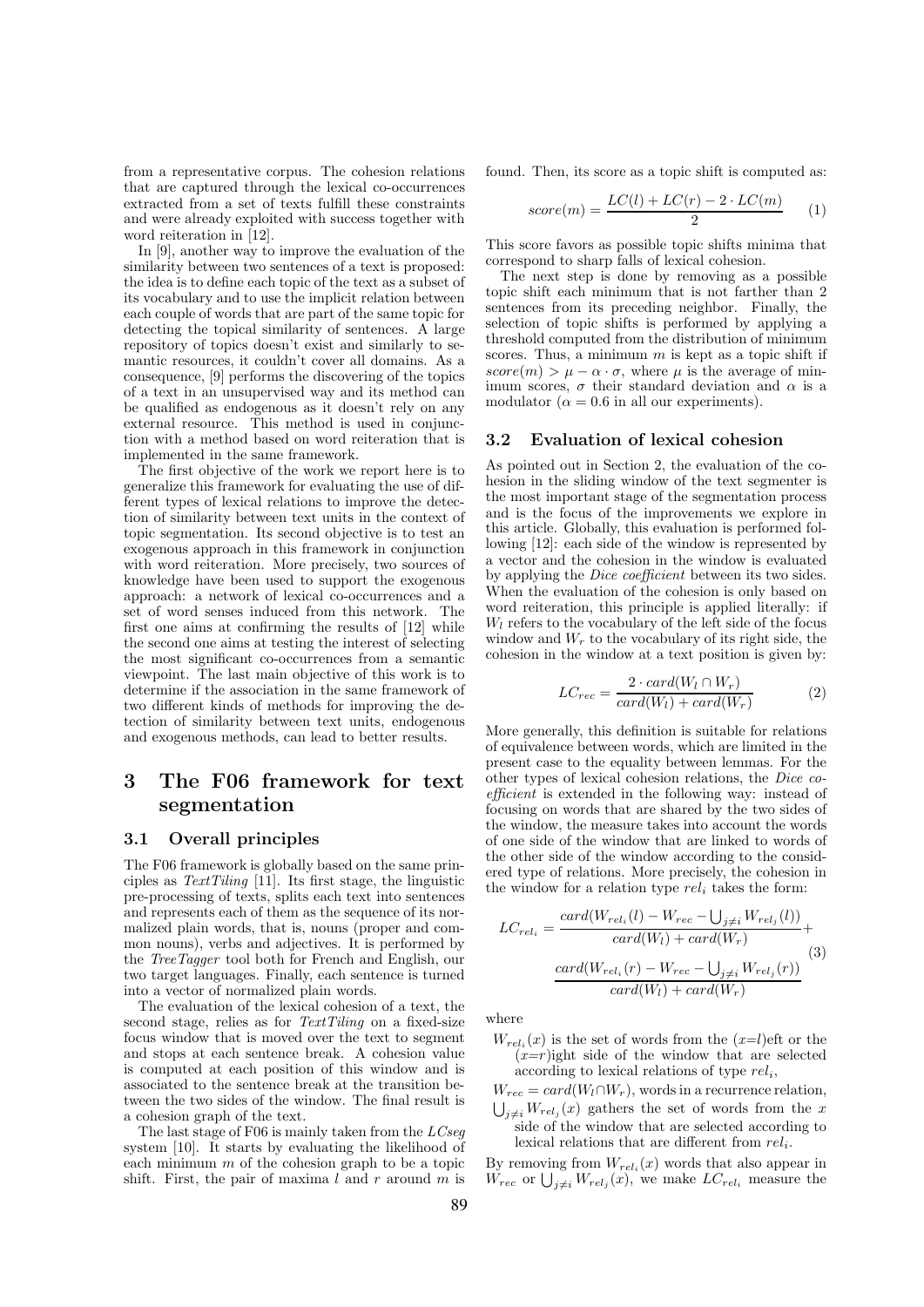specific contribution of  $rel_i$  relations to the detection of the cohesion between the two sides of the window.

Finally, the global cohesion inside the window is the result of the sum of the cohesion values computed for each kind of lexical relations:

$$
LC = LC_{rec} + \sum_{i} LC_{rel_i}
$$
 (4)

## 4 Improving text segmentation by an endogenous method

In this section, we will not present F06T in detail, the method described in [9] for improving text segmentation in an endogenous way. We will only remind its main principles and show how it can be defined in the F06 framework.

The specificity of the F06T segmenter in relation to the F06 framework is the use of the topics of the text to segment in the evaluation of the cohesion of the focus window. These topics are identified in an unsupervised way by clustering the words of the text according to their co-occurrents in this text. Thus, each of its topic is represented by a subset of its vocabulary.

In this context, the evaluation of the cohesion of the focus windows starts by the determination of the topics of the window that are actually representative of its content. Several topics may be associated to the focus window as a theme of a text may be scattered over several identified topics due to the absence of external reference topics. A topic is considered as representative of the content of the focus window only if it matches each side of this window. In practice, this matching is evaluated by applying the Cosine measure between the vector that represents one side of the window and the vector that represents the topic.

The computation of the cohesion of the focus windows from these selected text topics first consists in determining for each side of this window the number of its words that belong to one of these topics. The topical cohesion of the window,  $LC_{top}$ , is then given by Equation 5, derived from Equation 3:

$$
\frac{card(W_{top}(l) - W_{rec})}{card(W_l) + card(W_r)} + \frac{card(W_{top}(r) - W_{rec})}{card(W_l) + card(W_r)} \tag{5}
$$

where  $W_{top}(i)_{i\in\{l,r\}} = W_i \cap T_w$  and  $T_w$  is the union of all the representations of the topics associated to the window.  $W_{top}(i)$  corresponds to the words of the i side of the window that belong to the topics of the window.

Finally, the global cohesion in the focus window for F06T is computed as the sum of the cohesion computed from word reiteration,  $LC_{rec}$ , and the one computed from text topics  $LC_{top}$ , in accordance with Equation 4.

## 5 Improving text segmentation by exogenous methods

We present now the use in the F06 framework of external resources about relations between words. We first consider lexical co-occurrences, a resource that can be extracted from large corpora in an easy way.

#### 5.1 Using lexical co-occurrences

#### 5.1.1 Co-occurrence networks

For the experiments of Section 6, two networks of lexical co-occurrences were built: one for French, from the Le Monde newspaper, and one for English, from the L.A. Times newspaper. The size of each corpus was around 40 million words.

The building process was the same for the two networks. First, the initial corpus was pre-processed similarly to the texts to segment (see Section 3.1). Cooccurrences were classically extracted by moving a fixed-size window on texts with parameters for catching topical relations: the window was rather large, 20 word wide, took into account the boundaries of texts and co-occurrences were indifferent to word order. We adopted the Pointwise Mutual Information as the cohesion measure of each co-occurrence. This measure was normalized according to the maximal mutual information relative to the considered corpus. After filtering the less frequent and cohesive co-occurrences, we got a network with approximately 23,000 words and 5.2 million co-occurrences for French, 30,000 words and 4.8 million co-occurrences for English.

#### 5.1.2 Using co-occurrence networks for segmentation

Similarly to F06T, F06C, the topic segmenter based on lexical co-occurrences, evaluates the cohesion inside the focus window in two steps. First, it uses its resource for selecting the words of one side of the focus window  $(W_{\text{co}}(x))$  that are the most strongly linked to words of the other side of this window. As lexical cooccurrences are not as reliable as semantic relations coming from a resource such as WordNet, this selection is only based on the most cohesive co-occurrences and must rely on several co-occurrence relations. More precisely, a word of one side of the focus window is selected if:

- it has direct co-occurrence relations with at least N words of the other side of the window  $(N = 2)$ in the experiments of Section 6);
- the frequency and the cohesion of these support co-occurrence relations are higher than a fixed threshold (14 for frequency and 0.14 for cohesion).

The second step is the computation of the cohesion in F06C's focus window following Equations 3 and 4.  $LC_{F06C} = LC_{rec} + LC_{coo}$ , where  $LC_{coo}$ , the cohesion from co-occurrence relations, is equal to:

$$
\frac{card(W_{coo}(l) - W_{rec})}{card(W_l) + card(W_r)} + \frac{card(W_{coo}(r) - W_{rec})}{card(W_l) + card(W_r)} \quad (6)
$$

#### 5.2 Using word senses

Lexical co-occurrences represent a rather crude resource and it is interesting to test if more elaborated resources can lead to better results. In this section, we consider word senses that were discriminated from a corpus, a resource that can be seen halfway between co-occurrences and semantic knowledge.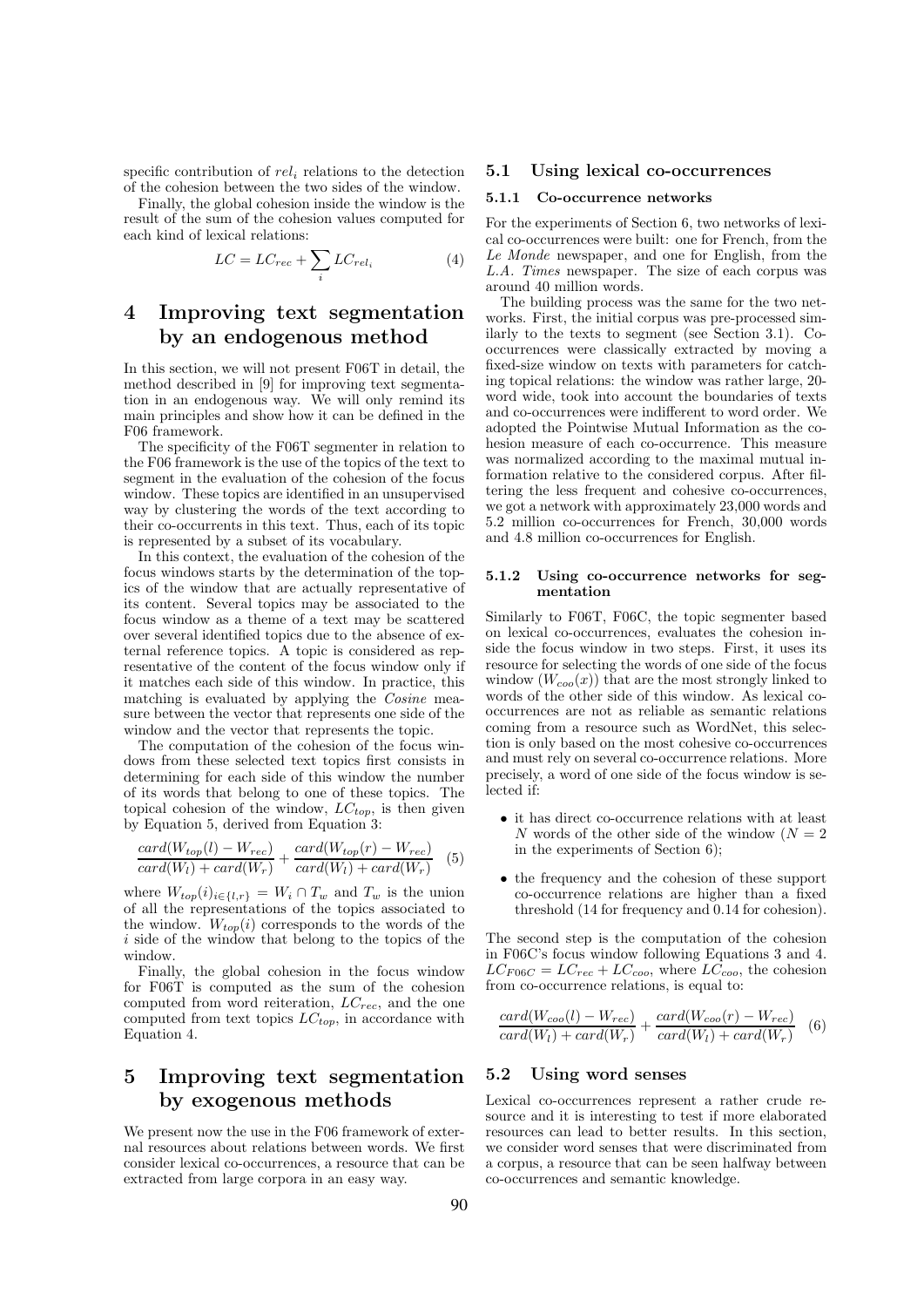| mouse-device computer#n, disk#n, pc#n, software#n, user#n, machine#n, screen#n, compatible#a |
|----------------------------------------------------------------------------------------------|
| mouse-animal   hormone#n, tumour#n, immune#a, researcher#n, animal#n, disease#n, gene#n      |

Table 1: Two senses of the word "mouse"

#### 5.2.1 Word senses discriminated from texts

The word senses we use in this work were built according to the method described in [8]. More precisely, the building process starts from a network of lexical co-occurrences as the ones described in Section 5.1.1. First, the subgraph of the co-occurrents of the target word is delimited and turned into a similarity graph where the similarity between two co-occurrents is equal to their cohesion in the network. Then, a clustering algorithm is applied for detecting high-density areas in this graph. Finally, a word sense is defined from each resulting cluster. An example of such word senses is given by Table 1 with the two senses found for the noun mouse.

A set of word senses were built from the two cooccurrence networks of Section 5.1.1. Due to the sparsity of these networks, senses are not discriminated for all their words. For French, the word sense base is made of 7,373 lemmas with an average number of senses by word equal to 2.8 whereas for English, the base is made of 9,838 lemmas with 2.0 senses by word.

#### 5.2.2 Using word senses for segmentation

The discrimination of the senses of a word evoked in the previous section can also be seen as a way of filtering and structuring its co-occurrents. As a consequence, the use of lexical co-occurrences for topic segmentation described in Section 5.1.2 can be extended rather straightforwardly to the use of such word senses. The resulting segmenter is called F06WS.

This extension mainly consists in adding a preliminary step: before selecting the words of each side of the focus window that are the most strongly linked to words of the other side of this window, a word sense disambiguation process is applied to them to determine which of their senses are actually present. The selection is then performed as in Section 5.1.2 except that it is only based on the co-occurrents that are part of the definition of the senses kept by the word sense disambiguation process. More precisely, this process follows the principles defined by Lesk: it selects a sense for a word according to the overlap between its definition and the side of the window this word is part of. This overlap is evaluated here by computing the Cosine measure between the definition of the sense and the side of the window, both turned into vectors of lemmas. The sense with the highest similarity is kept.

### 6 Evaluation

#### 6.1 Evaluation methodology

Choi proposed in [4] an evaluation methodology for topic segmentation systems that has became a kind of standard. This methodology is based on the building of artificial texts made of segments extracted from different documents. Because it is not well adapted to the evaluation of endogenous approaches, [9] proposed to adapt this methodology concerning the way the document segments are selected.

Instead of taking each segment from a different document, [9] uses two source documents referring to two different topics. This ensures that the boundary between two adjacent segments of an evaluation document actually corresponds to a topic shift. Each of the two source documents is split into a set of segments whose size is between 3 and 11 sentences, as for Choi, and an evaluation document is built by concatenating these segments in an alternate way from the beginning of the source documents until 10 segments are extracted. The topics of the source documents are controlled by taking them from the corpus of the CLEF 2003 evaluation for crosslingual information retrieval: each evaluation document is built from two source documents that were judged as relevant for two different CLEF 2003 topics. We used for our evaluations the two corpora of [9], one for French, one for English, as the results of F06R and F06T on these corpora were already known.

#### 6.2 Using external resources

First, we evaluated the interest of using external resources in F06 by applying F06C and F06WS to the two evaluation corpora. We classically used the error metric  $P_k$  proposed in [1] and its variant WindowD*iff* (*WD*) [17] to measure segmentation accuracy.  $P_k$ and WD are given as percentages in the next tables (smallest values are best results).

| <b>Systems</b> | $P_{k}$            | WD    |
|----------------|--------------------|-------|
| $\rm U00$      | 25.91              | 27.42 |
| C99            | 27.57              | 35.42 |
| $TextTiling*$  | 21.08              | 27.43 |
| LCseg          | 20.55              | 28.31 |
| F06R           | $\overline{21.58}$ | 27.83 |
| F06C           | 16.48              | 20.94 |
| F06WS          | 18.17              | 23.14 |

Table 2: Evaluation of F06 with external resources for the French corpus

Tables 2 and 3 show both the results of our evaluations for F06C and F06WS and the results reported in [9] for F06R (F06 with only word recurrence) and several reference topic segmenters: U00 [20], C99 [4] and LCseq [10];  $TextTiling^*$  is a variant of  $TextTiling$ in which the final identification of topic shifts from the cohesion graph is taken from [10]. All these systems were used without fixing the number of topic shifts to find. As pointed out in [9], the results of these reference systems show that the corpora we used are more difficult than Choi's corpus.

In the F06 framework, the results are globally similar for the two corpora: the use of external resources in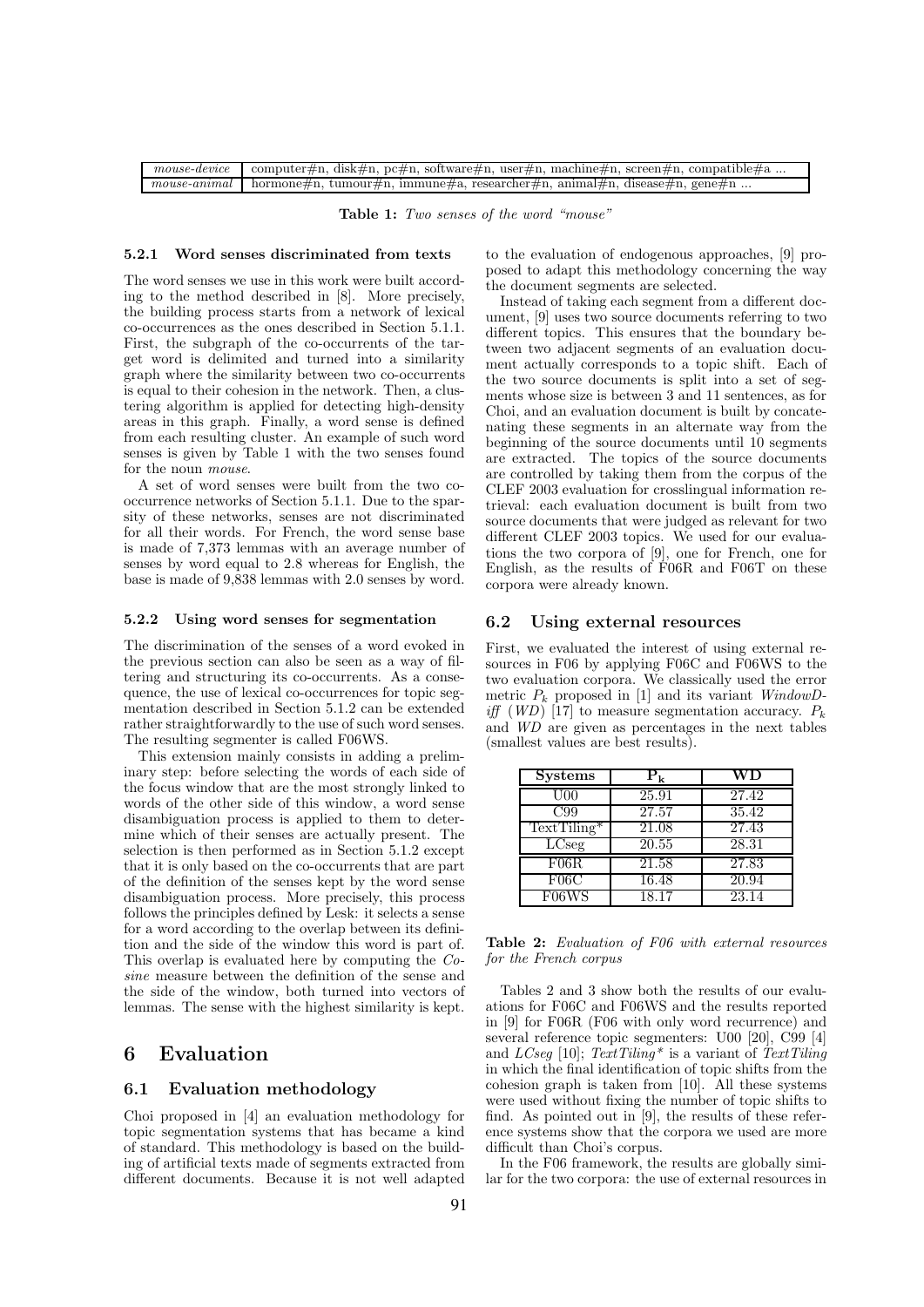| <b>Systems</b> | $P_{k}$ | WD                 |
|----------------|---------|--------------------|
| $_{\rm U00}$   | 19.42   | 21.22              |
| C99            | 21.63   | 30.64              |
| $TextTiling*$  | 15.81   | 19.80              |
| LCseg          | 14.78   | 19.73              |
| F06R           | 16.90   | 20.93              |
| F06C           | 14.85   | $\overline{21.00}$ |
| F06WS          | 15.89   | 19.30              |

Table 3: Evaluation of F06 with external resources for the English corpus

addition to word recurrence improves topic segmentation but the use of word senses instead of co-occurrence relations is not as interesting as we could expected.

Nevertheless, the detailed situation is a little bit different for French and English. For French, the results of F06C and F06WS are higher than those of F06R in a significant way<sup>1</sup> and the difference between  $F06C$ and F06WS is not significant. For English, the difference between F06C and F06R or between F06WS and F06R are not statistically significant. There is no obvious explanation of this fact but we can notice that the average level of  $P_k$  and  $WD$  values of methods based on word recurrence is clearly higher for English than for French, which means that word recurrence is a more reliable way to detect topic similarity in English than in French. As a consequence, the use of external resources is less necessary for English than for French. Moreover, the high level of results based on word recurrence make them difficult to increase.

The lack of interest of word senses is also difficult to interpret. Their use was supposed to restrict the number of words that are wrongly detected as topically linked in the focus window of the segmenter. The results show that in practice, such restriction is too strict and certainly leads to discard relevant links. This loss is at least partially due to two characteristics of the clustering algorithm used for discriminating senses: it removes some of the co-occurrents of the word and it performs hard clustering, which means that some cooccurrents that should be shared by several senses are assigned to only one of them.

#### 6.3 Combining endogenous and exogenous approaches

The general definition of the cohesion in the focus window of a F06 segmenter given by Equation 3 offers a direct means of integrating the endogenous approach of F06T and the exogenous approaches of F06C and F06WS. More precisely, as the evaluation of the previous section has shown that F06WS tends to have worst results than F06C, even if the difference is not significant, we will only consider F06C for this integration. Hence, the cohesion in the focus window of this integrating segmenter, called F06CT, is given by this instance of Equation 7:

$$
LC = LC_{rec} + LC_{top-coo} + LC_{coo-top} \tag{7}
$$

where  $LC_{top-coo}$ , the contribution of the endogenous approach, is equal to  $LC_{top}$  without taking into account words of  $W_{coo}(x)$  and  $LC_{coo-top}$ , the contribution of the exogenous approach, is equal to  $LC_{F06C}$  –  $LC_{rec}$  without taking into account words of  $W_{top}(x)$ .

| <b>Systems</b> |       | VD.   |
|----------------|-------|-------|
| F06R.          | 21.58 | 27.83 |
| F06T           | 18.46 | 24.05 |
| ${\rm F06C}$   | 16.48 | 20.94 |
|                | 4.59  |       |

Table 4: Evaluation of the combination of approaches in F06 for the French corpus

Tables 4 and 5 show the results of F06CT on the two evaluation corpora together with the results of the other F06 segmenters. The first point to note is that F06CT have the highest results among all the F06 segmenters. Both for French and English, F06CT significantly outperforms F06. Moreover, [9] reports that F06T also outperforms F06 in both cases. But as for F06C, there are also some differences for the two languages: the difference between F06CT and F06C is not significant for French while it is significant for English and the difference between F06CT and F06T is significant for French but not for English. This globally confirms our findings from the first evaluation. For English, the use of lexical co-occurrences is less effective than for French. As a consequence, a significant part of F06CT's results for English can certainly be explained by its endogenous approach while for French, the dominant part in F06CT's results seems rather come from its exogenous approach.

| <b>Systems</b> | $\mathbf{P}_{\mathbf{k}}$ | WD    |
|----------------|---------------------------|-------|
| F06R.          | 16.90                     | 20.93 |
| F06T           | 14.06                     | 18.31 |
| F06C           | 14.85                     | 21.00 |
| F06CT          | 12.30                     | 14.88 |

Table 5: Evaluation of the combination of approaches in F06 for the English corpus

Nevertheless, the results of this evaluation also show that the two kinds of approaches, exogenous and endogenous, are complementary: for French, F06CT significantly outperforms F06 and F06T while F06T significantly outperforms F06. This means that the cohesion relations brought by lexical co-occurrences are different from the endogenous relations extracted from the unsupervised topic identification and can be fruitfully associated.

### 7 Related work

Our work has two main characteristics. First, it focuses on the detection of the topical similarity of text units. Second, it tests and integrates several approaches for performing this detection. These two aspects are not tackled by many works as most of the

 $<sup>1</sup>$  The significance level of differences is evaluated by a one-side</sup> t-test with a null hypothesis of equal means. Levels lower than 0.05 are considered as statistically significant.